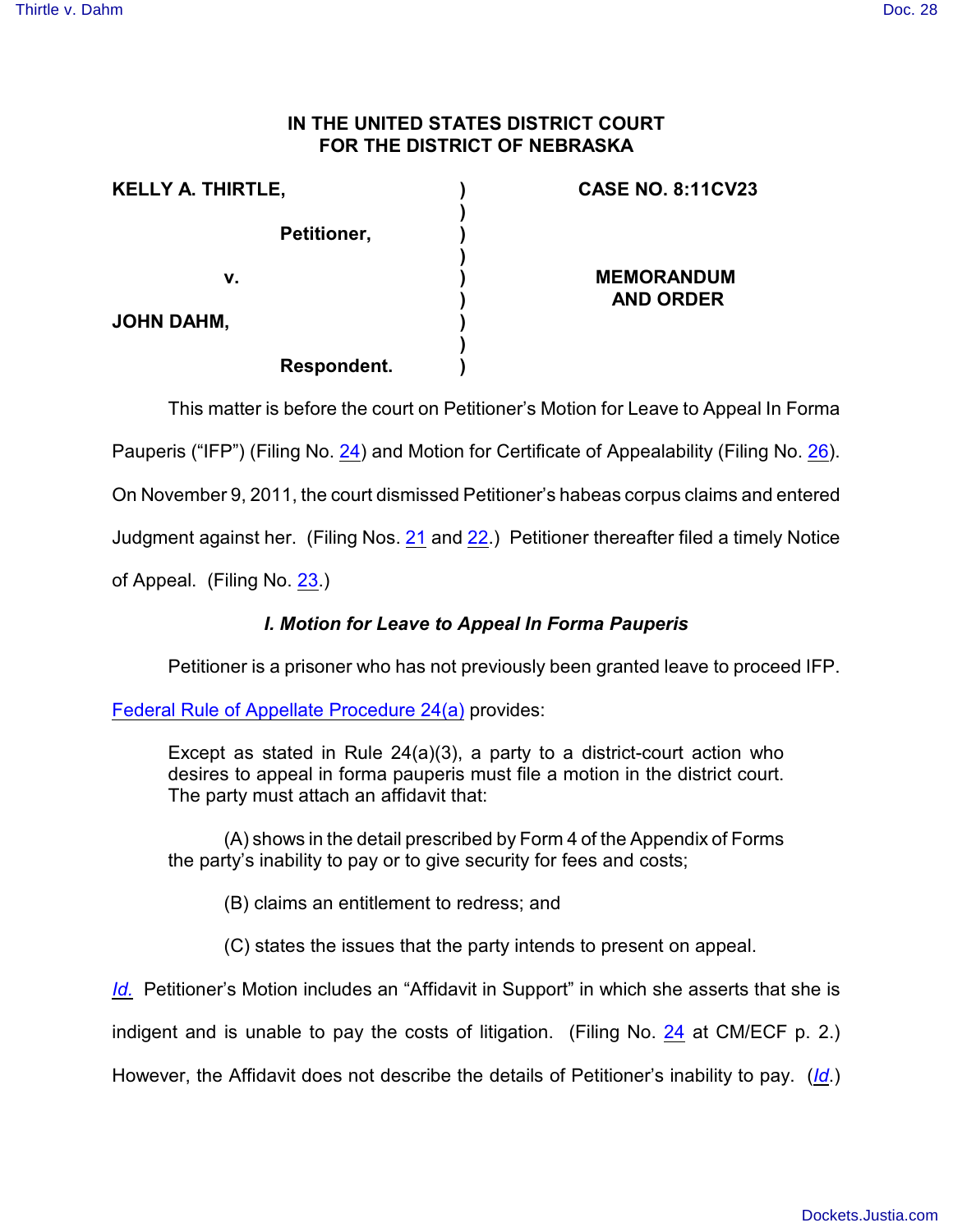Moreover, Petitioner's Motion does not claim an entitlement to redress or state the issues that she intends to appeal. (*[Id](https://ecf.ned.uscourts.gov/doc1/11312415549)*.) Pursuant to [Fed. R. App. P. 24](http://web2.westlaw.com/find/default.wl?cite=Fed.+R.+App.+Pro.+24&rs=WLW12.01&vr=2.0&rp=%2ffind%2fdefault.wl&sv=Split&fn=_top&mt=Westlaw), the court will deny Petitioner's Motion for Leave to Appeal IFP as insufficient and without prejudice to reassertion before the Eighth Circuit.

## *II. Motion for Certificate of Appealability*

On December 8, 2011, the court entered a Memorandum and Order giving

Petitioner until January 9, 2012, to file a motion for Certificate of Appealability and brief in

support. (Filing No. [25](http://ecf.ned.uscourts.gov/doc1/11302416173).) Petitioner mailed her Motion for Certificate of Appealability along

with a Brief in Support on January 9, 2012. (Filing Nos. [26](https://ecf.ned.uscourts.gov/doc1/11312436293) and [27](https://ecf.ned.uscourts.gov/doc1/11312436296).)

Before a petitioner may appeal the dismissal of a petition for writ of habeas corpus,

a "Certificate of Appealability" must issue. Pursuant to the Antiterrorism and Effective

Death Penalty Act of 1996 ("AEDPA"), the right to appeal such a dismissal is governed by

[28 U.S.C. § 2253\(c\)](http://web2.westlaw.com/find/default.wl?fn=_top&rs=WLW8.09&rp=%2ffind%2fdefault.wl&mt=Westlaw&vr=2.0&sv=Split&cite=28+U.S.C.+%c2%a7+2253(c)), which states:

. . .

(c)(1) Unless a circuit justice or judge issues a certificate of appealability, an appeal may not be taken to the court of appeals from—

(A) the final order in a habeas corpus proceeding in which the detention complained of arises out of process issued by a State court;

(2) A certificate of appealability may issue under paragraph (1) only if the applicant has made a substantial showing of the denial of a constitutional right.

(3) The certificate of appealability under paragraph (1) shall indicate which specific issue or issues satisfy the showing required by paragraph  $(2)$ .<sup>1</sup>

<sup>&</sup>lt;sup>1</sup>Similarly, [Fed. R. App. P. 22\(b\)](http://web2.westlaw.com/find/default.wl?fn=_top&rs=WLW8.09&rp=%2ffind%2fdefault.wl&mt=Westlaw&vr=2.0&sv=Split&cite=frap+22), as amended by AEDPA, indicates that in an action pursuant to [28 U.S.C. § 2254](http://web2.westlaw.com/find/default.wl?fn=_top&rs=WLW8.09&rp=%2ffind%2fdefault.wl&mt=Westlaw&vr=2.0&sv=Split&cite=28+usc+2254), a notice of appeal triggers the requirement that the district judge who rendered the judgment either issue a certificate of appealability or state the reasons why such a certificate should not issue. *See generally [Tiedeman v. Benson](http://web2.westlaw.com/find/default.wl?fn=_top&rs=WLW8.09&rp=%2ffind%2fdefault.wl&mt=Westlaw&vr=2.0&sv=Split&cite=122+f+3d+521)*, 122 [F.3d 518, 521 \(8th Cir. 1997\)](http://web2.westlaw.com/find/default.wl?fn=_top&rs=WLW8.09&rp=%2ffind%2fdefault.wl&mt=Westlaw&vr=2.0&sv=Split&cite=122+f+3d+521).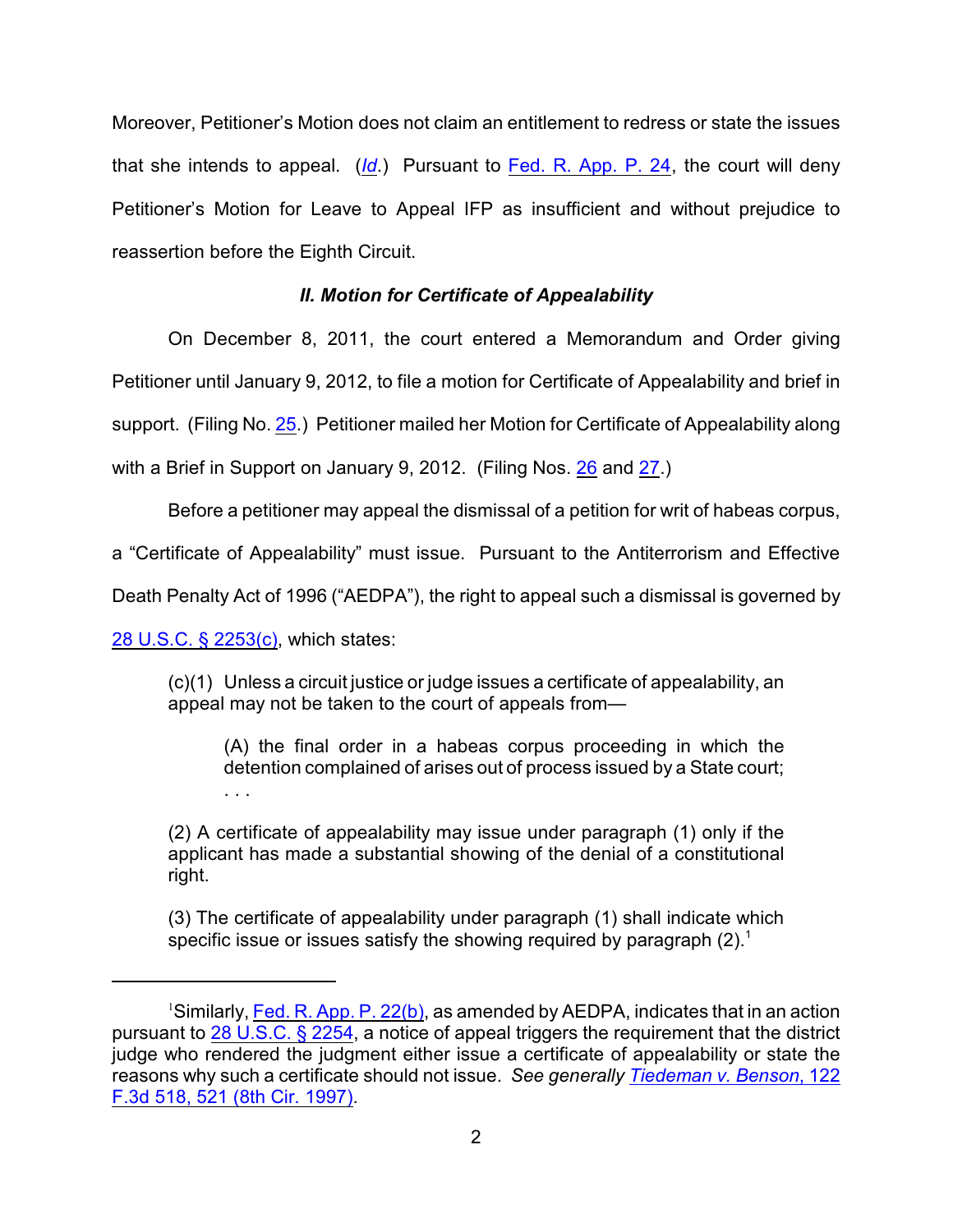A certificate of appealability may issue only if the applicant has made a substantial showing of the denial of a constitutional right. *See* [28 U.S.C. § 2253\(c\)\(2\)](http://web2.westlaw.com/find/default.wl?fn=_top&rs=WLW8.09&rp=%2ffind%2fdefault.wl&mt=Westlaw&vr=2.0&sv=Split&cite=28+U.S.C.+%c2%a7+2253(c)(2)). Such a showing requires a demonstration "that reasonable jurists could debate whether (or, for that matter, agree that) the petition should have been resolved in a different manner or that the issues presented were adequate to deserve encouragement to proceed further." *[Slack](http://web2.westlaw.com/find/default.wl?fn=_top&rs=WLW8.09&rp=%2ffind%2fdefault.wl&mt=Westlaw&vr=2.0&sv=Split&cite=529+us+484) v. McDaniel*[, 529 U.S. 473, 484 \(2000\)](http://web2.westlaw.com/find/default.wl?fn=_top&rs=WLW8.09&rp=%2ffind%2fdefault.wl&mt=Westlaw&vr=2.0&sv=Split&cite=529+us+484) (internal quotation marks omitted) (citing *[Barefoot](http://web2.westlaw.com/find/default.wl?fn=_top&rs=WLW8.09&rp=%2ffind%2fdefault.wl&mt=Westlaw&vr=2.0&sv=Split&cite=463+us+894) v. Estelle*[, 463 U.S. 894 \(1983\)](http://web2.westlaw.com/find/default.wl?fn=_top&rs=WLW8.09&rp=%2ffind%2fdefault.wl&mt=Westlaw&vr=2.0&sv=Split&cite=463+us+894) (defining pre-AEDPA standard for a certificate of probable cause to appeal)).

"Where a district court has rejected the constitutional claims on the merits, the showing required to satisfy § 2253(c) is straightforward: The petitioner must demonstrate that reasonable jurists would find the district court's assessment of the constitutional claims debatable or wrong." *Slack*[, 529 U.S. at 484](http://web2.westlaw.com/find/default.wl?fn=_top&rs=WLW8.09&rp=%2ffind%2fdefault.wl&mt=Westlaw&vr=2.0&sv=Split&cite=529+us+484). Similarly, if the district court denies a petition for writ of habeas corpus on procedural grounds without reaching the underlying constitutional claims on the merits:

[A] COA should issue when the prisoner shows, at least, that jurists of reason would find it debatable whether the petition states a valid claim of the denial of a constitutional right and . . . would find it debatable whether the district court was correct in its procedural ruling . . . . Where a plain procedural bar is present and the district court is correct to invoke it to dispose of the case, a reasonable jurist could not conclude either that the district court erred in dismissing the petition or that the petitioner should be allowed to proceed further. In such a circumstance, no appeal would be warranted.

## *[Id.](http://web2.westlaw.com/find/default.wl?fn=_top&rs=WLW8.09&rp=%2ffind%2fdefault.wl&mt=Westlaw&vr=2.0&sv=Split&cite=529+us+484)*

The court has carefully reviewed the record and Petitioner's Motion and Brief. (Filing Nos. [26](https://ecf.ned.uscourts.gov/doc1/11312436293) and [27](https://ecf.ned.uscourts.gov/doc1/11312436296).) Petitioner has failed to demonstrate that reasonable jurists would